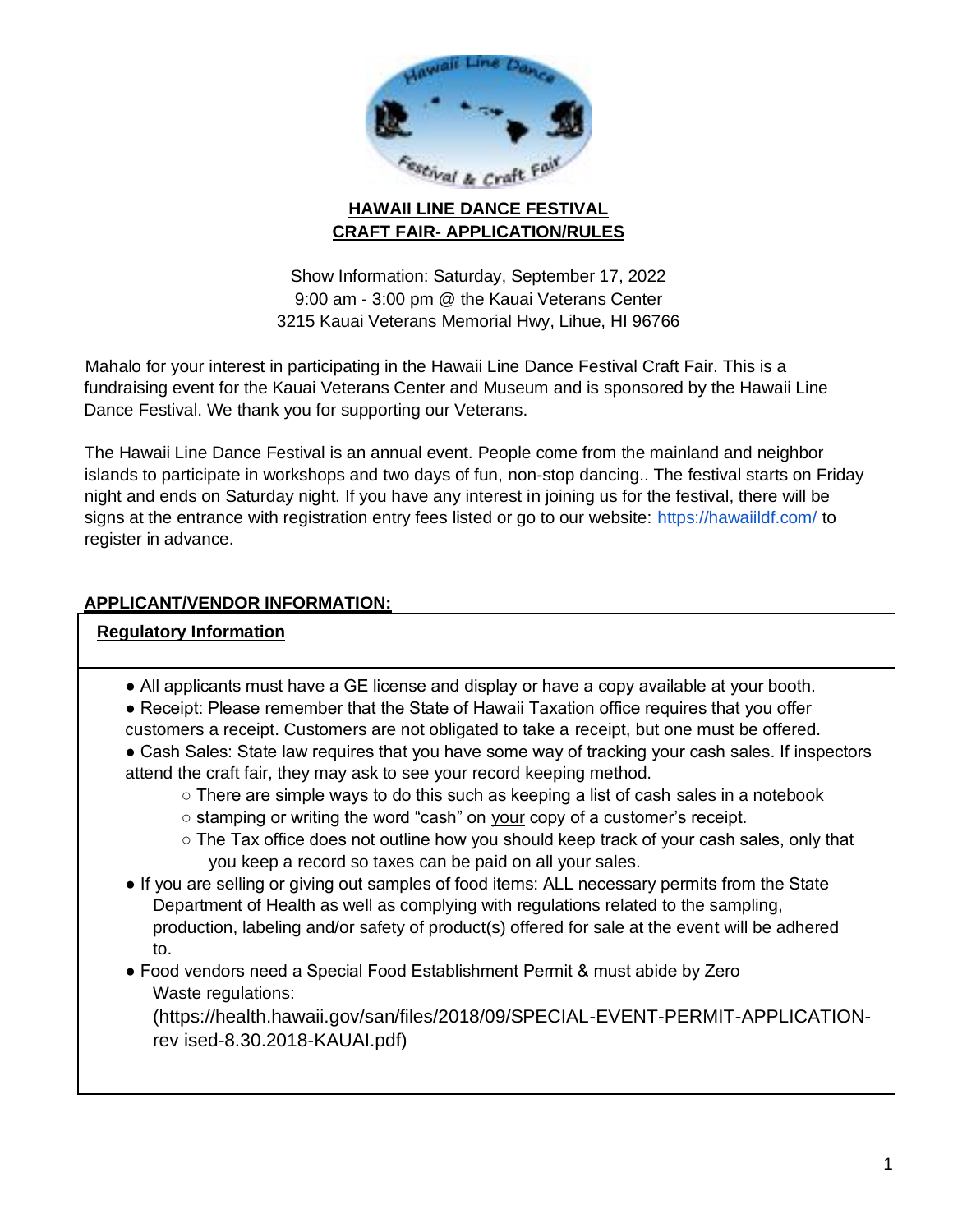### **Logistics**

- Vendors will be under a large 40x100 foot tent
	- Included in the cost of the registration is a 10x10 booth space, one 8 ft table and one chair.

#### ■ **Important: Please do not use staples, nails, duct/gorilla tape on the table**

o If you need an additional table or chairs, you may rent them for a nominal fee. Please add what you need to rent on the application form.

○ No vendor provided tents, tables and chairs will be allowed

○ You may use your own racks, shelves and stands

- Signs are permitted as long as they are not attached to the tent poles
- You may hang a sign along the tent rope as long as you use bungee cords only.

### ■ *No string, tape or zip ties will be allowed to hang signs*

- Electricity can be provided however this is limited and must be arranged in advance
- Wifi and internet service will not be available
- We reserve the right to limit the types of vendors based on duplication.
- We will make every effort to place vendors with similar items spaced throughout the tent.

### **Set up & Take down**

- Set up time will be from 6:45 am to 8:45am- once the fair opens at 9:00am, set up should be complete and vendors ready to sell.
	- **Please check in with a Craft Fair Volunteer at the drawing tent when you arrive**
- By 8:45am- all rubbish, carts, boxes etc. must be out of the aisles and not blocking the front of any booth.
- Designated vendor parking will be on the Rice Street side of the Veterans Center. Vendor overflow parking will be on the grassy area on the Kapa'a side of the lawn.
	- You may drop off your merchandise in front of the tent (loading zone), find your booth, leave your merchandise there, then move your car so others can drop off after you.
	- Do not leave your car in the loading zone while you set up
- Take down will begin at 3pm once the craft fair has ended. Please do not start to take down your booth prior to 3:00pm.
- Please clean your area and dispose of rubbish appropriately. A dumpster and recycle bins will be available for your use.

#### **Restrooms**

- Vendors will be issued a badge to enter the Veteran Center to use the restroom. The Hawaii Line Dance Festival is a Registration paid for event. Vendors are welcome to pay to attend the Line Dance Festival if they so choose. Otherwise, Vendors may use the restroom but cannot linger in the hall.
	- $\circ$  In order to enter the hall, vendors will be subject to Covid guidelines in place at the time of the event. Information on guidelines to enter the hall will be provided prior to the craft fair. Portable toilets will be available for the public.
	- $\circ$  If you are alone and need a restroom break, please flag down a volunteer and they will watch your booth. *Please note that volunteers will not be able to handle money or sell your products. This is primarily to provide security for your booth while you step away.*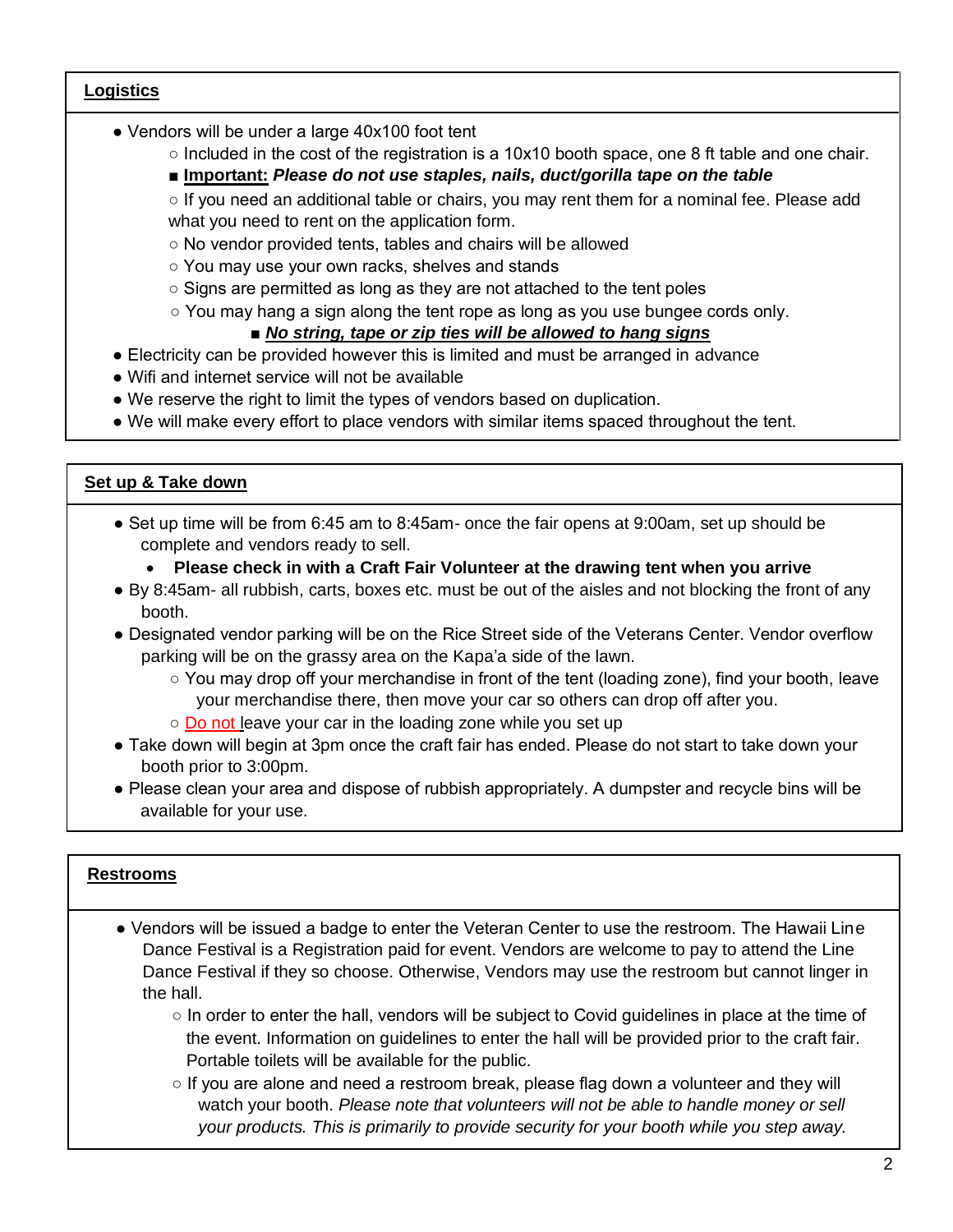#### **Donations of Prizes**

- We ask that vendors donate a prize.
	- Prizes will be on display and be announced as they are drawn in the give away..

○ We hope that having lucky number drawings advertised will help encourage people to attend the craft fair.

- Donating a prize is a great way to advertise your product. Be sure to include a business card to help promote your business.
- The Hawaii Line Dance Festival will be holding a separate drawing for Line Dance participants. We welcome any donations for the Festival in addition to the one being drawn for the craft fair. It's a great way to get your products in front of more people including those attending from the mainland and neighbor islands.

# **Food Trucks**

● Food trucks will be available and we encourage vendors to support them.  $\circ$  A tent with tables and chairs will be available for people to use while eating.

# **Publicity**

We are planning a wide variety of publicity in order to reach a broad population of possible customers. These include the following:

- Website listings
	- Go Hawaii- Hawaii Visitor Bureau website
	- Hawaii Line Dance Festival website
	- Kauai Festival and Events website
	- Island Craft Fairs and Events website
- In addition to these website listings we will be posting on Facebook and Instagram
	- We ask that vendors please share the craft fair information on your business websites, and social media listings to help promote the event
- Publications/Media
	- For Kauai periodical
	- Garden Island Newspaper article
	- Signage/Banners around the island
	- Radio spots
	- Upon registration/payment- your business will be listed on our social media to help promote the event.

### **Covid Protocol**

● Covid protocol set by the County of Kauai, State of Hawaii and CDC at the time of the event, will be followed. You will be informed of current protocol prior to the event.